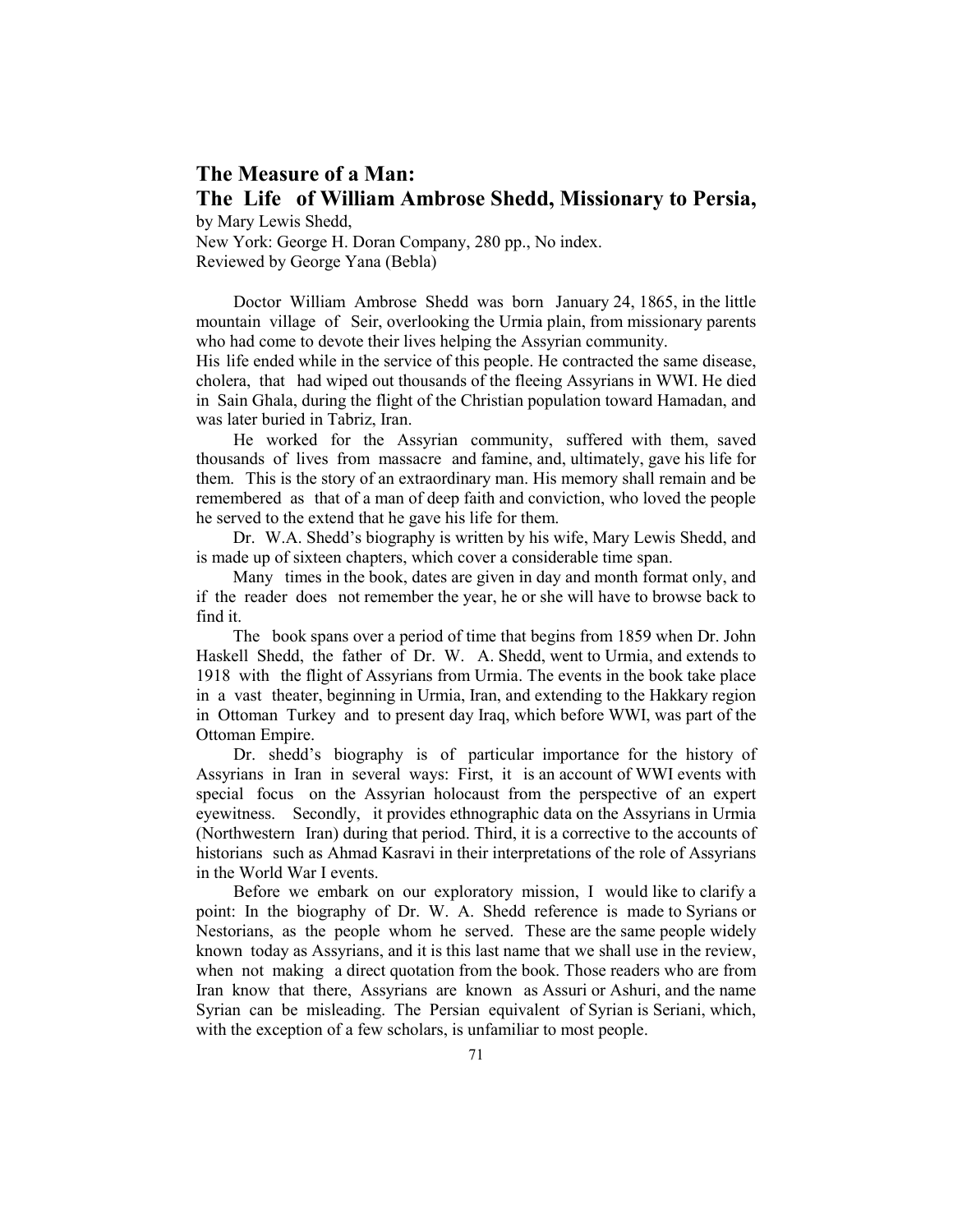To better understand the events described in this book, we will attempt to draw the outlines of the socio-political environment of the region, which serves as a background against which those events unfolded.

# **IRAN**

All the events covered by the book occurred under the Qajar dynasty. During this period, although nominally sovereign, Iran was in effect divided between Russia and Great Britain into their respective spheres of influence. This division was formally recognized in 1907 (Avery, 134). The central government was too weak and corrupt to resist foreign intrusion and protect its borders from its neighbors to the north. The events reviewed by this book took place during the reign of the last Qajar king, Ahmad Shah, who was reputed to be "incompetent, and pleasure loving." (*Encyc. Britannica, CD 98*) <sup>1</sup>

The Iranian national bourgeoisie, comprised of the bazaar, shopkeepers, merchants, and artisans, led by the clergy, resented the meddling of foreign powers in their internal affairs:

The Constitutional Revolution was the result of the ever increasing oppression of the deprived masses by the Shah, the princes, governors and government officials, also the result of the meddling by foreigners in all the affairs of the country (Kasravi, *The Constitution Revolution of Iran,* 4).

In addition, as Mary Louise Shedd notes:

The movement, though unexpected, was popular and patriotic, intellectual as well as political (Shedd, 81).

The movement demanded freedom, a house of justice "Edalatkhaneh," and government by constitution (Kasravi, *The Constitution Revolution of Iran*, 5). Which is why it is known as "the Constitutional Revolution". The nationalists succeeded in establishing a constitutional government in 1909 (Avery, 128). But the revolution which began in Teheran and reached Urmia soon after, was a failure as aptly explained in Dr. Shedd's biography:

It was inevitable that such a revolution among a people to whom the idea of representative government was so foreign and for which they were wholly unprepared, should lead through anarchy and chaos to collapse...Mullahs and Sayids were enthusiastically talking of liberty and equality, with little conception of their meaning, but the road between Oriental despotism and democracy is not traveled in a day nor in a generation. A society soaked in vice and corruption, bound by the chains of ignorance and superstition, and controlled by religious fanaticism is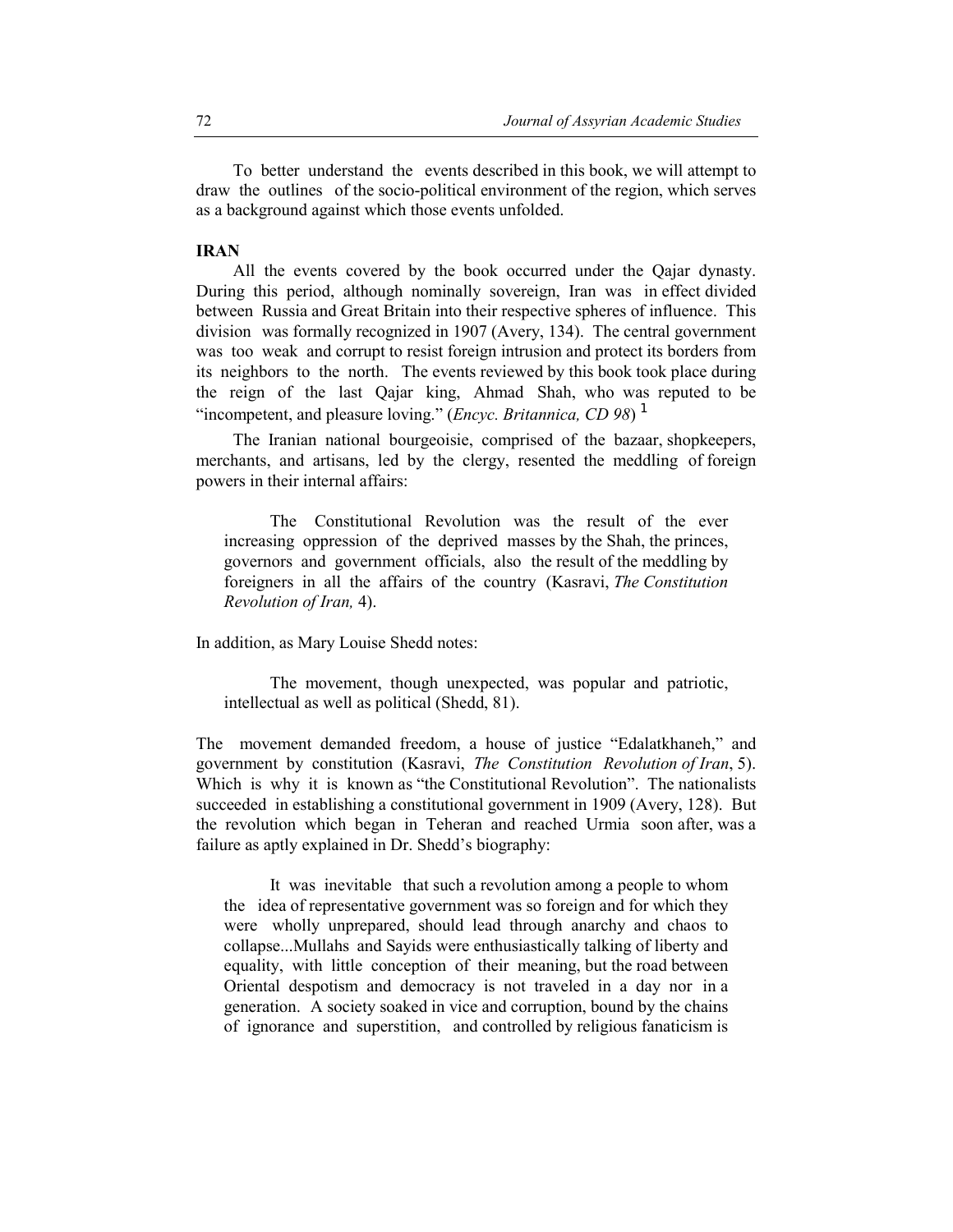not a fertile soil for the propagation of democratic ideas and their practical demonstration. . . . Unfortunately those who held the greatest power in their hands were not those who were most enlightened nor those who were most sincere in desiring liberty, for the situation was largely controlled by the mullahs and sayids. When the question of the rights of the Christian subjects of Persia came up, it was openly claimed by the *anjuman* [assembly], in which mullahs were prominent, that the religious law of Islam should be strictly enforced (Shedd, 81-82).

Thus, the revolution left many groups discontented. In addition, foreign intrigues and internal corruption continued, which explains the disillusionment of the revolutionaries that led them to join the Turkish partisans during WWI. The failure of the constitutional revolution was a foregone conclusion on the eve of WWI:

The Nationalist movement in Persia which began a decade previously, and which succeeded in establishing the form of Parliamentary government, was a genuine popular movement, but it failed...It left behind it in Persia a smoldering Nationalist aspiration, discontented because of its failure, for which it largely blamed Russia. Russian influence antagonized the popular feeling, though it tended to secure order in the country. It left behind it also a set of professional revolutionists, men of some enterprise but no principle. Many of these were forced to flee and found an asylum in Turkey and in the war were active Turkish partisans. So in spite of the historic hatred, both national and religious, the Persians being Shia or Shiite Moslems, Persia's sympathy was with Turkey when she entered the war (Shedd, 139).

Turkey entered the war against the allied powers in October of 1914. Although Persia had declared its neutrality in the war, the central government was too weak to protect its borders:

During WWI, Iran was the scene of rival intrigues by pro-British and pro-German groups, among the notables, a class that succeeded in gaining control of the Majlis [the parliament]. The economic and political disruptions caused by the war were exacerbated by famine and national bankruptcy (*Encyc. Britannica, CD 98*).

 The presence of Russians in Northwestern Iran made the Turkish invasion of the country inevitable.<sup>2</sup> Moreover, the ideology driving the Turkish offensive was religious, pitting the Muslims against the Christians. Thus from the start, Iranian Moslems were ill-disposed towards the "Christian' occupational forces. Religious sentiment got the upper hand, so that when the Ottomans entered Iranian territory to fight the allied Anglo-Russian forces, they were greeted as an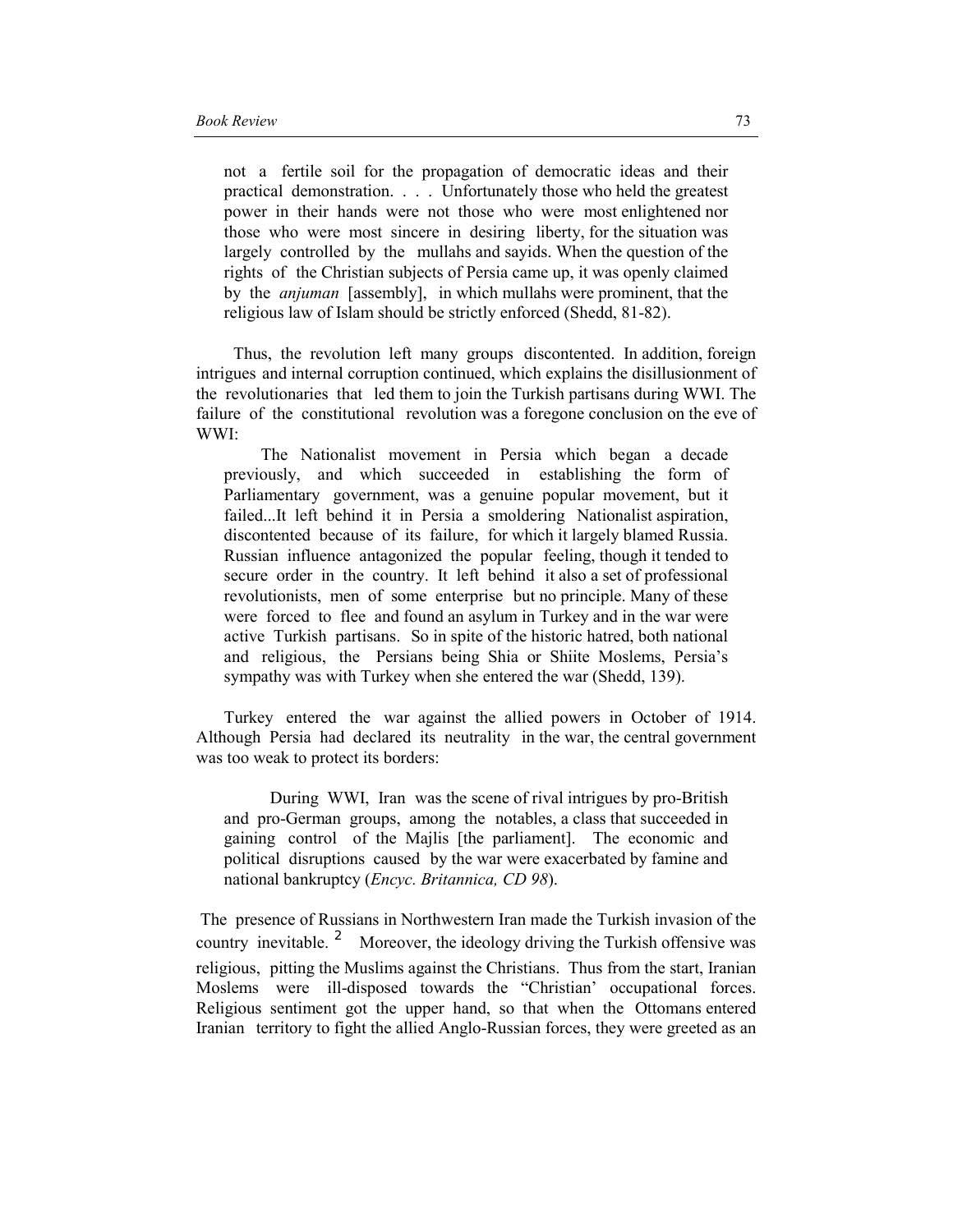Islamic force, and together they fought the common enemy in an "Islamic Alliance".  $3\degree$  To the Russian occupation forces in Azarbaijan, the Iranian reaction was both nationalistic and religious, and the anger and hatred thus created spilled over and engulfed everyone associated with them, Assyrians included.

### **OTTOMAN TURKEY**

Just like Iran, Turkey was the scene of rivalry between foreign powers, in this case the British, French and Germans, who had divided the Ottoman Empire into their respective spheres of influence.<sup>4</sup> Foreign interference and a corrupt political elite precipitated a reform movement there too. The nationalists, known as the "Young Turks," were successful to bring about considerable civil and social reforms in the 1908 revolution.

As the Ottoman Empire began to collapse under its own weight in the 18th and 19th centuries, it became a battle-ground for rival European powers, wedged as it was between the Russian and Austrian empires. These rivalries led to the Russo-Turkish Wars, the Crimean War, and the Balkan Wars. By the outbreak of World War I the Ottoman Empire had essentially been divided into spheres of influence by the great European powers, but a reform movement was active within the Ottoman Empire itself. The Young Turks brought about a revolution in 1908 and were successful in introducing civil and social reform in the 1908 revolution (*The Grolier Multimedia Encyclopedia, 1996*).

The Young Turks governed until the end of WWI, and it was under their rule that the Assyrian holocaust took place.

Iraq was part of the Ottoman Empire until the end of WWI and became independent after the war, in 1933. During the war Iraq was occupied by the British, under whose mandate it remained until its independence. The Assyrians fleeing Iran from the atrocities inflicted upon them were given refuge in the famous Baquba camp, northeast of Baghdad.

In discussing the treatment of the Assyrian Christians and for that matter the Armenians at the hands of their Muslim neighbors in Iran, it must be noted that the main sentiment fueling anger against them was, first and foremost, religious fanaticism ignited by the presence and meddling of foreign powers. In Turkey, the leaders of the Young Turks Movement were trying to exploit nationalism, but this was the least developed element of the nation, the strongest being religion. Of course, it would be naive and wrong to think that religious violence against a helpless minority is the characteristic of Turks or Kurds alone, because history shows that violence similar to that which was perpetrated against the Assyrian people was committed by almost all nations in the past, and we see it happening today. But this does not constitute an excuse for what has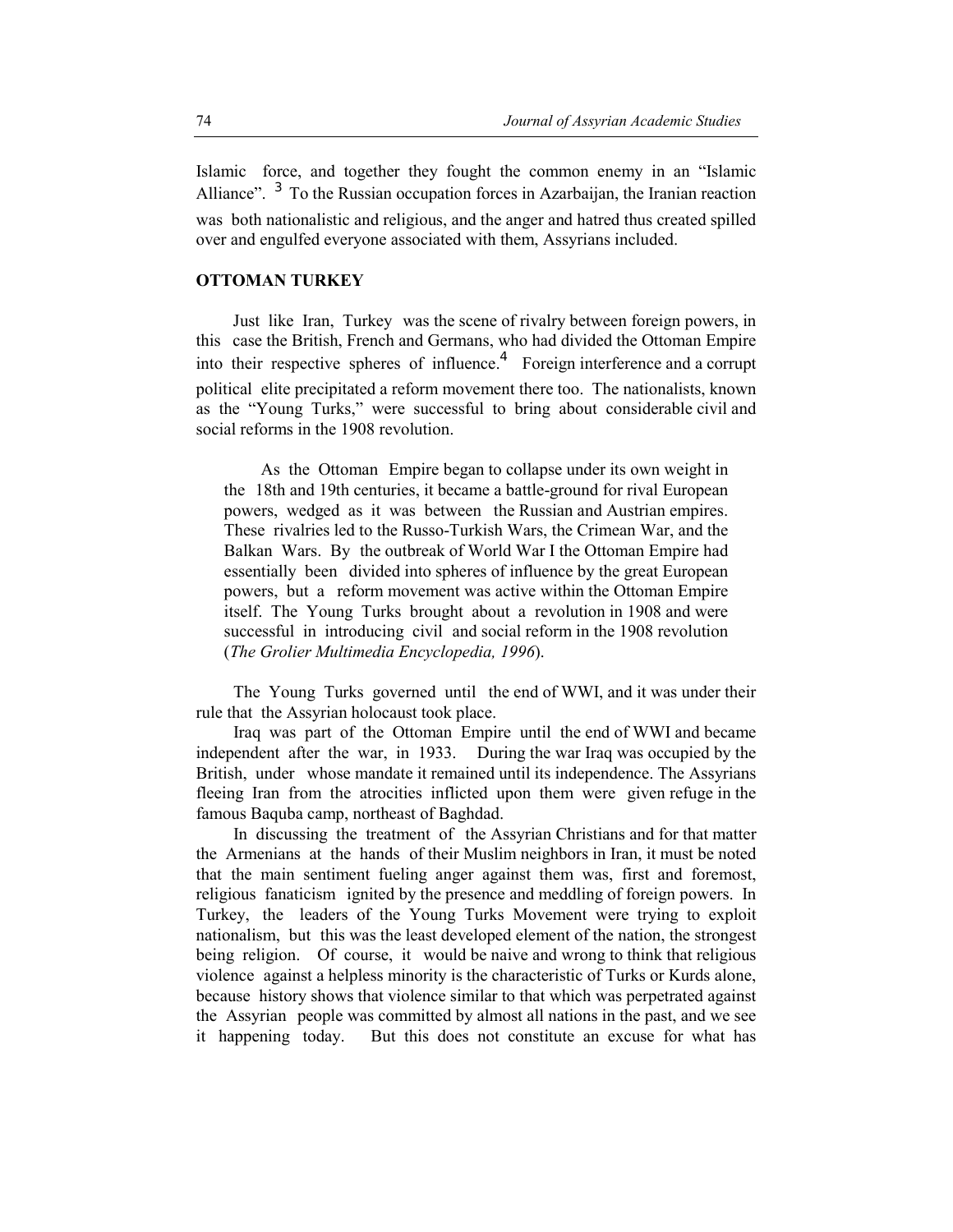happened.

## **THE ASSYRIANS**

The book under review is a first hand witness account of the blood stained pages of Assyrian history. At the same time, it provides valuable ethnographic information on the size of the community, and its legal and social status before the holocaust:

The Nestorians or Syrians were an ancient Christian people belonging to the old Nestorian Church. Thirty thousand of them lived in the villages of Urumia and seventy thousand, more or less, on the Turkish side (Shedd, 30).

The book also confirms an oral tradition the reviewer had heard before, from a native of Khosrava, regarding the origins of the community in Urmia.

Tradition says that Christianity was brought to Urmia nineteen hundred years ago by St. Thomas, who walked across the Lake, and the event has been celebrated each year by the Christians there (Shedd, 278).

 This tradition is consistent with the one of Mesopotamia, which holds that Saint Thomas, on his way to India, made a stop in Celeucia-Ctesiphon.

## **Legal Status of the Assyrians**

Regarding the legal status of the Assyrians, Shedd writes:

 The Christian peoples of Persia were not recognized by Persian Law as possessing legal rights on a basis of equality with Moslems. The most honored and self-respecting Christian might be subjected to the grossest personal insults by Mohammedans without any right of redress; as in the case of a Syrian preacher, a man of culture and refinement, a graduate of an American theological seminary, who when spat upon in the bazaar by a Mohammedan, could offer no self-defense nor had he the legal right to make complaint (Shedd, 71).

The inferiority of the Assyrian legal status is evident from the following passage as well:

 In Persia the village nearest the scene of a crime is held responsible, the fine for the life of a Christian being thirty Tomans and for the life of a Mohammedan one thousand Tomans (Shedd, 72). . . . According to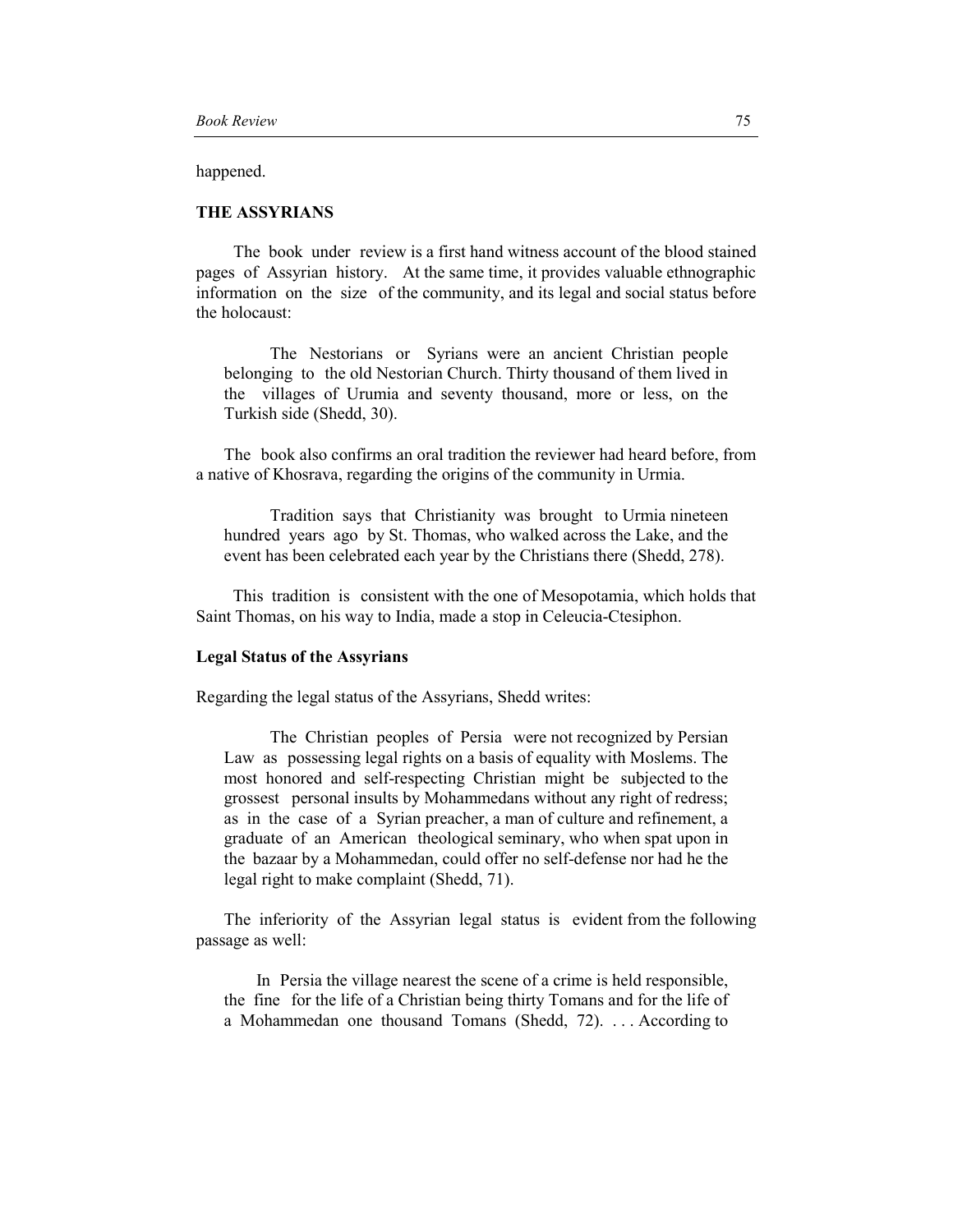traditional Persian law, a Christian who is converted to Islam may claim the inheritance of all relatives within seven degrees of kinship. That is, a Christian who becomes a Mohammedan has the right to inherit the property of his Christian relatives, superseding parents, children, brothers and sisters, cousins and other relatives, to the seventh generation (Shedd, 76-77).

At the same time the Assyrians, as a "mellat" (recognized religious minority albeit inferior), were given the right to settle disputes among themselves according to their own religious traditions. From Dr. Shedd's account it appears that this needed to be formalized at the time due to rampant corruption in the Moslem courts:

Cases in which Moslems were a party must of necessity be settled in the Persian courts, but the need of a court where litigation between Christians could be settled was an urgent need. The cases most common were disagreements in accounts, settlement of estates, a few divorce cases, personal and family quarrels. Such matters could often be adjusted by a patient hearing and authoritative advice, but if allowed to get into the Persian courts were seized as an opportunity for exacting bribes, causing endless trouble, and bringing dishonor upon the Christian Church. The Legal Board of the Evangelical Church was organized for the purpose of settling such cases between Christians and so preventing them getting into the Moslem courts... In 1898 the provincial authorities, including the representative of the Foreign Office and the Crown Prince, who represented the Shah in Azerbaijan, at the request of Dr. Cochran, issued an order which gave full recognition of the rights of the Legal Board to adjudicate matters in the Protestant Church (Shedd, 73-74).

In cases of civil or family law, the legal board followed the precedence set by the Assyrian traditional civil and religious code:

 In practice Moslem law in many instances became customary, but the general basis for law in the Legal Board was the Canon law of the Old Nestorian Church. Latterly a code of rules with reference to marriage and divorce based on the Nestorian Sunhadis or book of Church government, was adopted by the Evangelical Church.

Comparing Christianity and Islam, Shedd says:

I do not believe there is a single doctrine in which the teachings of the two religions are really identical. In admitting identity, the danger is that the truth of Christianity be minimized. For example, forgiveness by free grace is fundamental to both religions; but in Islam the basis is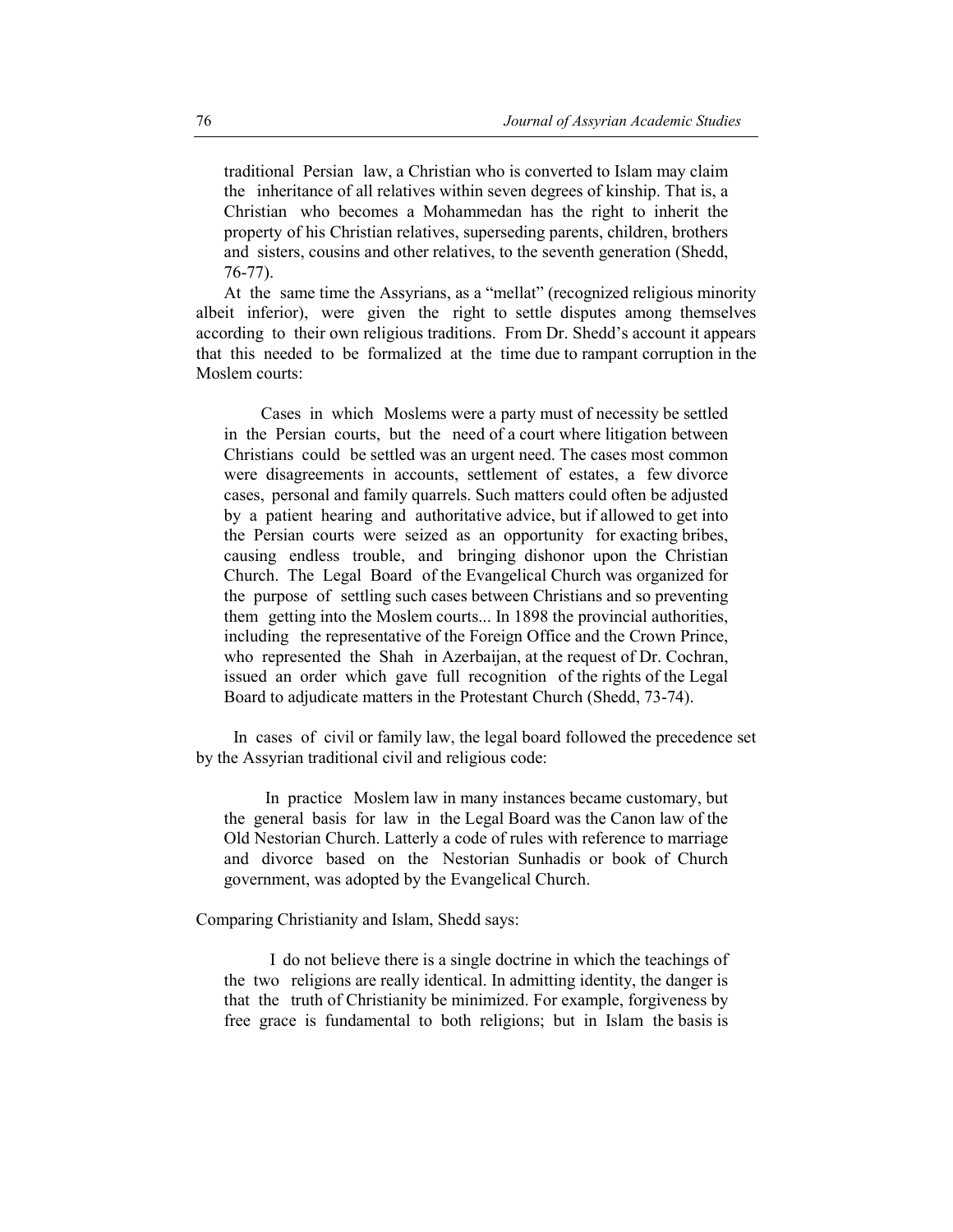God's absolute will, in Christianity, it is His justice and righteousness manifested in the Atonement. [the reconciliation of God and man through Christ] (Shedd, 111-112).

The goals of the Protestant Mission among the Assyrians are openly stated by Dr. Shedd, and can also be partially glimpsed from the description of his own

duties and responsibilities. Note the following passage:

I should define the special aim of this work to be, (1) the training of Christian evangelical workers for Persia, (2) through our pupils and through the general influence of the school to build up the Christian community in this region and particularly the Evangelical Church and (3) to exert deep Christian influence on the Christless community about us and particularly on the non-Christian pupils. I should say that the special service under God that we can do for Persia in our schools is in training up of native evangelistic workers (Shedd, 98). . . . The ideal should be, I believe, toward the side of our Christian boys to turn out men in spirit and equipment, ready to be real missionaries to Islam, . . . (Shedd, 104). . . . During these years Mr. Shedd's first work was in the College as principal and teacher of Theology, often making his own text books. Part of the time he was also station treasurer, superintendent of village schools, editor of the Syriac newspaper, between times preparing other literary work, preaching on Sundays, and studying languages as opportunity afforded (Shedd, 66).

Considering that proselytizing among Moslems was strictly prohibited by the government of Iran, the goal of the Protestant Mission i.e., "to train real missionaries to Islam", seems to have been interpreted as political interference. But Dr. Shedd does not seem to have realized the political implications of his religious mission, and disclaims any political involvement:

It has been remarked by the Russian Consul and others that it is impossible for any foreigner, even a missionary, to divest his actions of political significance in the eyes of the people. I am sure that in Urumia a great deal of trouble is taken by our Mission to avoid mixing in political matters, and that we should rejoice to be rid of any political reputation. It cannot be denied in any case that the cause we represent is part and parcel of the country in which we live, and that we cannot be free and comfortable in the midst of such confusion as has prevailed all about us (Shedd, 87).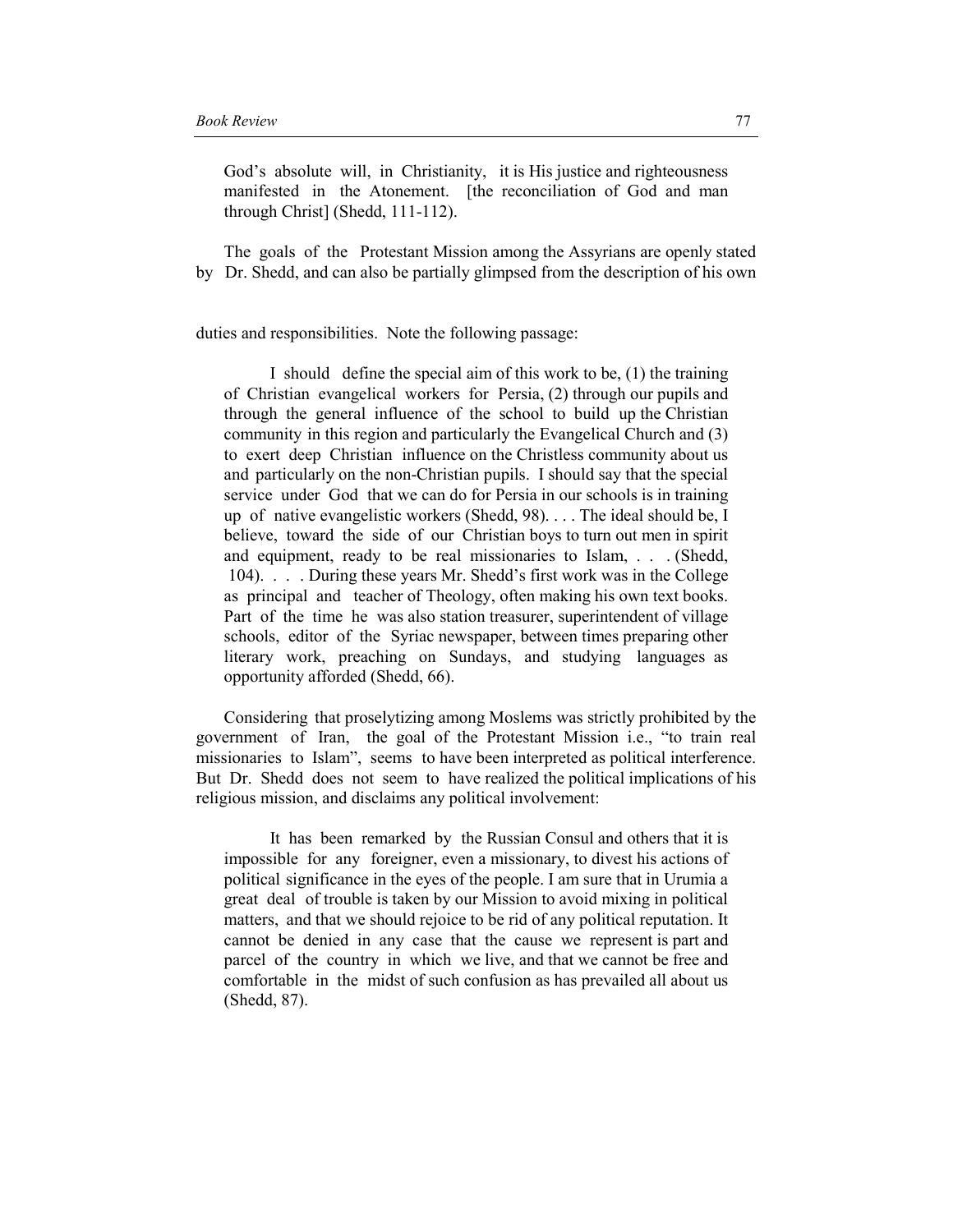In the same vein, at the time of trouble in 1918, Dr. Shedd writes in one of his letters:

I anticipate there will be complaints against me at Tehran, and if the purpose of our diplomacy is merely to avoid complaints, I may be blamed. But if it be to try to help secure order in the country for ourselves and others, I do not see how I could follow any other course. . . . You know my instructions are to take no part in military affairs, and so I am only reporting conditions (Shedd, 225,226).

The Iranian historian Kasravi paints a very negative picture of the Assyrians in the history of Urmia during WWI. He describes them as a people bent on killing and having designs of creating a country of their own in Azarbaijan, together with Armenians, with the help of foreigners and an alliance with the Kurds (Kasravi, *Eighteen Years History*, 725, 729).

But a careful reading of Dr. Shedd's chronology clearly demonstrates that Kasravi is turning victims into villains: note the following passage:

As early as 1913 there were serious threatenings of a general massacre of Christians in Turkey. . . . It was only a little over a year afterward, in the late summer of 1915, that the blow fell, and practically all the Syrian Christians who escaped massacre, fled across the border into Persia, where they found temporary refuge (Shedd, 134).

As though anticipating Kasravi, Dr. Shedd writes:

The Syrians have always been an inoffensive people, and their cruel treatment at the hands of Turks and Persians is inexplicable (Shedd, 170).

Everything else that followed was to a great extent the consequence of this exodus. The Turks and Kurds Pursued and attacked the Assyrians and the Armenians. The latter responded in self-defense. The local population in the Islamic Alliance joined the Turks and the inevitable chain of events that followed spilled the blood of innocent people on both sides. The actual culprits in the destabilization of the region were not the local Muslims or Christians. Rather, they both were pawns in the arena of power politics on a larger scale as Shedd explains:

The topographical and geographical and geographical relationship of Persia, Turkey and Russia makes this corner of Persia strategically important and both Turkey and Russia wanted to hold it (Shedd, 140).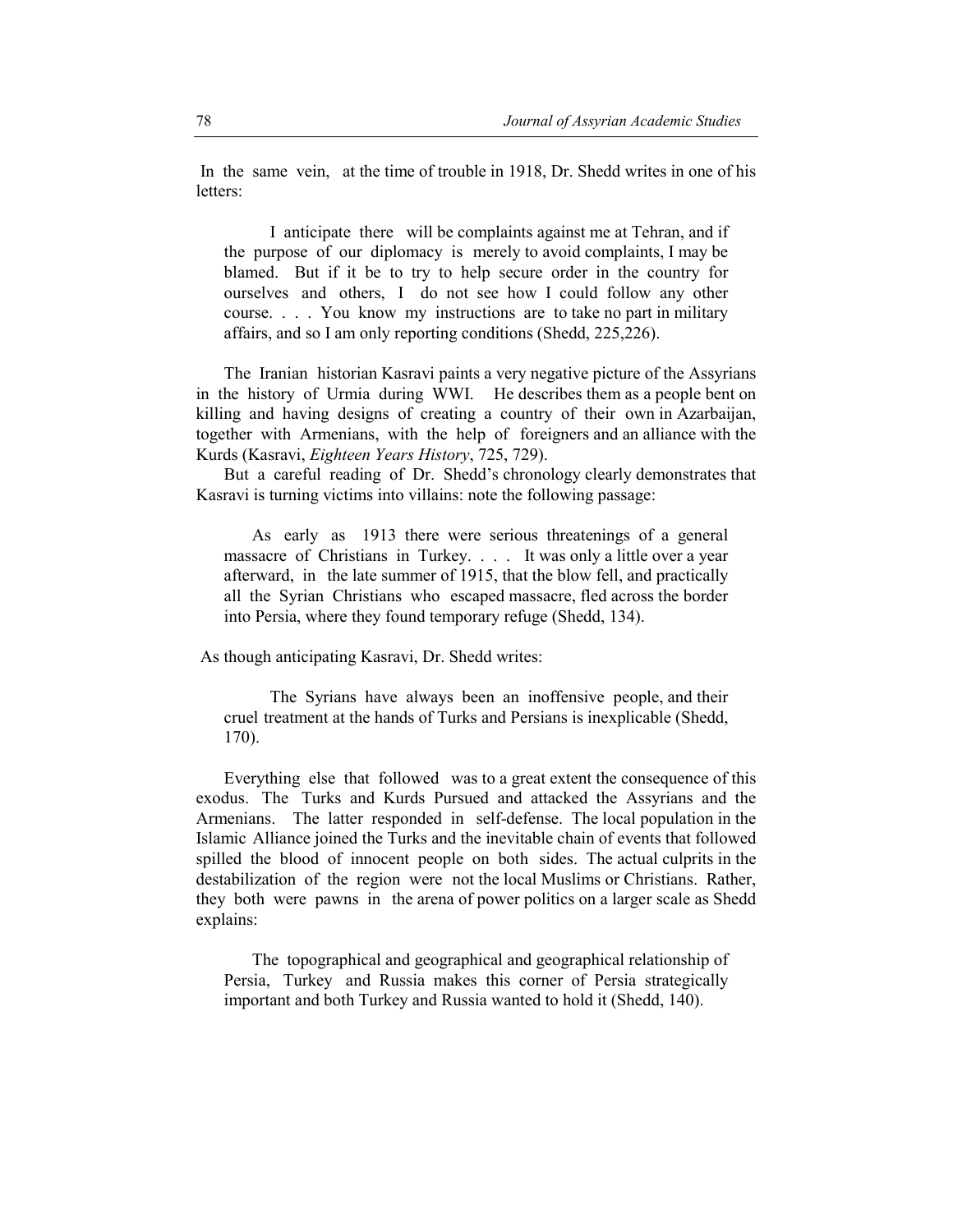A more detailed eyewitness account of the events at the opening of the Great War, in the summer of 1914, and the aftermath follows:

 The Russians were in military occupation of the Urumia region . . . As it was, a small force [Russian] stayed, fortifications were built around the city and preparations made for its defense. Turks and Kurds began to gather on the border and in September the Christians of the border region abandoned their villages and came to Urumia. Before Turkey's public entrance into the war, early in October, an attack under Turkish officers was made upon the city of Urumia. The Russians brough their mountain guns into action from a position near our Mission . . . Certain massacre would have followed the success of this attack but the city was saved just in the nick of time by the arrival of fresh Russian troop . . . Without any warning, as far as we knew, the order came to the Russian troops for the evacuation of the whole region and during the night of January 1, 1915, they began to move out. In the morning there was panic everywhere as the news of the evacuation circulated. The Christian population was at the mercy of Turks and Kurds and Persians. Dr. Shedd hastened to the Russian Consulate and found it already dismantled and everybody getting ready to leave . . . With the Russian authority gone and the Persian government paralyzed, Dr. Shedd was the man to whom everybody looked for leadership. He accepted the responsibility thus thrust upon him and for the next five months became the advocate and protector of thousands of helpless people who had no one else to whom to look (Shedd, 138-140).

The first flight of the Assyrians had begun:

By the morning of January 3 [1915], the people began pressing into our yards in crowds. The larger part of them had been stripped of everything but the few clothes on their back. It was winter with snow and slush, the temperature often ten to twenty degrees (Fahr.) below freezing, and many suffered greatly on the road . . .

One day six hundred people, led by their pastor, came in from the village of Kala Ismail Agha, . . . They had been promised by the Turks that they would be safe and so had remained in the village. Kurds came and after being fed as guests of the village, they disarmed the men and began to slaughter the people, killing over thirty and wounding many others), . . . News of the evacuation of the Russian army reached the villages at the northern end of Urumia plain late in the evening of January 2 [1915], and by midnight the people were hastening after the army toward Julfa [Iran-Russia border, NW Iran], . . . The cattle were left standing in the stables, and the furnishings and food supplies were left in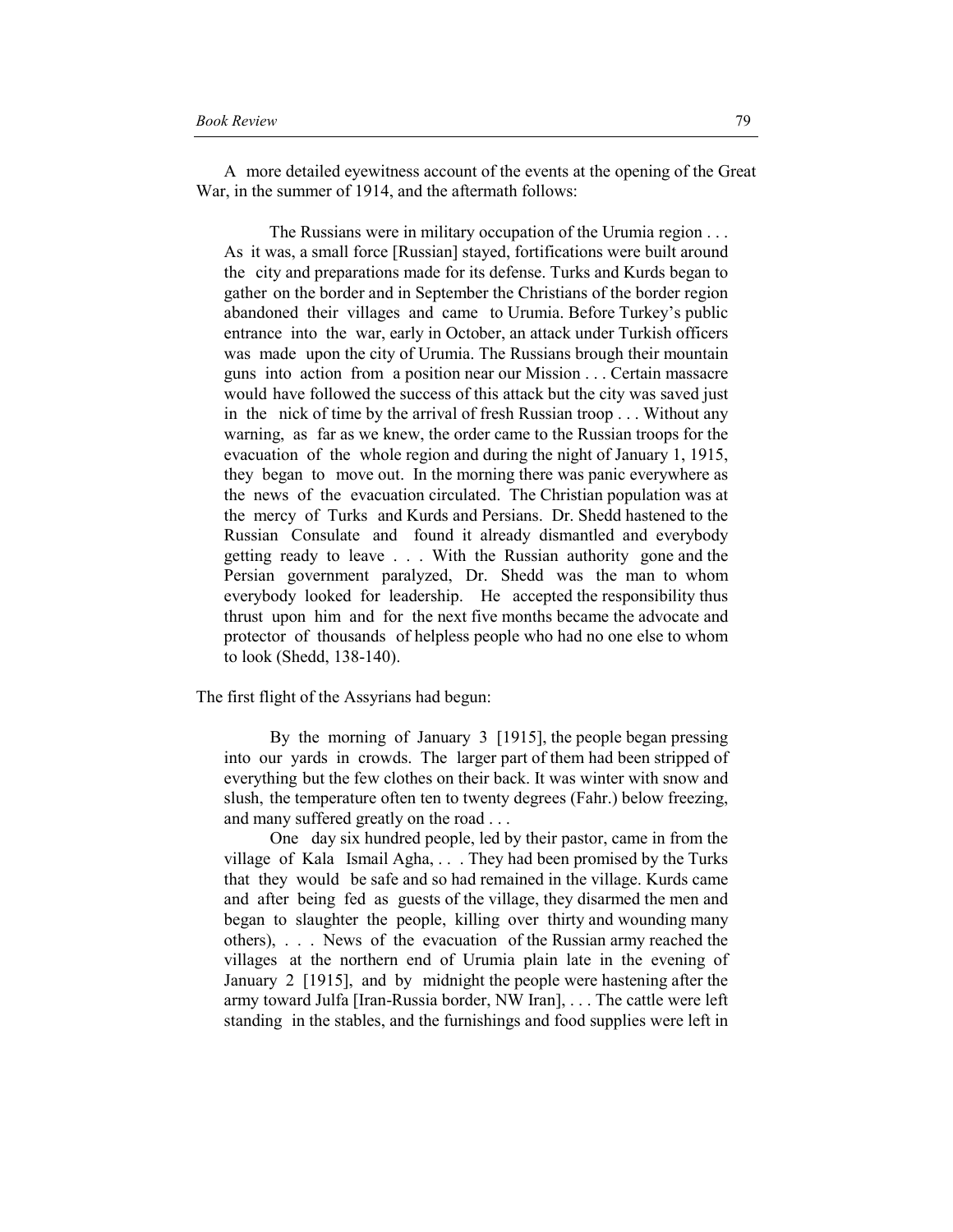the houses . . . The old and weak died along the road and those who finally reached Julfa were so wretched and emaciated that their friends did not recognize them (Shedd, 144,149).

The first exile of the Assyrians lasted 5 months, until May 24, 1915. In those days Khosrava was a big, prosperous and beautiful village with three Churches, and between 700 and 1000 inhabitants. It became the headquarters of Mar Shumun Beniamin, the Assyrian patriarch who had taken refuge there. The fate of Khosrava is described in the following passage:

The Turks for a while had occupied Salmas and were driven out by the

Russians. Before leaving, they ruthlessly mutilated and destroyed the French Catholic Mission in the town of Khosrava. Jevdad Bey, commander of the Turkish forces there, had made the Mission his headquarters and was responsible for the havoc wrought, though before the war he had been a student in the French schools in Beirut. It was he who at the time of their withdrawal from Salmas, ordered and planned the massacre in the town of Haftdevan [Armenian village very close to Khosrava], in which eight hundred Christian men and boys were tortured, and hacked to pieces with a savage cruelty that could hardly be matched even in Turkey (Shedd, 191-192).

In 1918 it became necessary for Dr. Shedd to disassociate himself from missionary work and to apply himself to Consular work, as the American Consul. In the words of the biographer:

We began to make plans to rent a native house and establish the Consulate there, but before these plans could be carried out, the whole situation was thrown into utter confusion by the attack on the Christians by the Persians. . . . For weeks we had been living in the midst of two armed camps. Dr. Shedd was constantly busy with the leaders of both sides trying to prevent an outbreak. At a conference on February 22 [1918], each side promised not to attack the other. Scarcely an hour had passed when the Persians made an attack on the Christian quarter of the city... Agha Petros, the Syrian leader, was the man of the hour, and but for him and Malik Khoshaba, one of our mountain preachers who could fight as well as preach, there would have been a terrible massacre of Christians... In the afternoon of the second day a great shout of victory told us that Agha Petros' men had taken the *topkhana* or artillery square. Soon the white flags began to appear and in the course of the next few days every Moslem house was floating a white rag from the window. A band of *mullahs* and others went to Mar Shimon, who was then in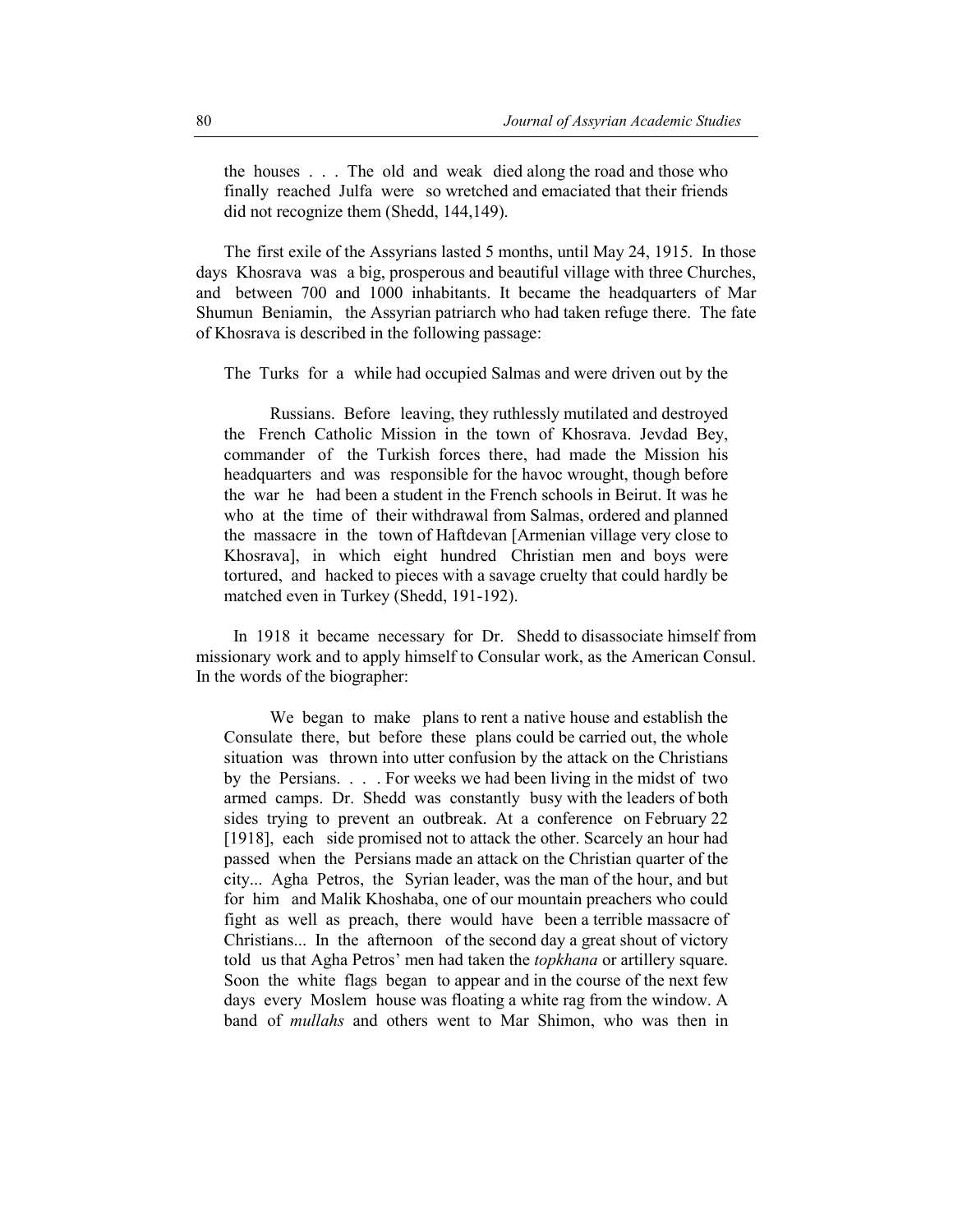Urumia, to surrender, while the Governor sent a letter of capitulation. Later the leading Moslems met with Mar Shimon and the Syrian and Armenian leaders in a council of war and agreed upon terms of peace. The next morning several hundred *mullahs*, merchants, artisans, and other prominent men of this Moslem city, led by the Sardar who was governor in 1915, filed into the mission yard. They planted their white flags and the green flag of Islam in the snow banks in front of our door. They had come to surrender themselves and their city to the man whose confidence they had betrayed and would betray again, and yet were not afraid to trust... Neither side was willing to trust the other; both had confidence in him and wanted him in their council... The Persians freely confessed their premeditated plan for the annihilation of the Christians and laid the blame chiefly on four men (Shedd, 229-233).

As previously mentioned, according to the Iranian historian A. Kasravi, Assyrian occupation of Urmia was part of a plan to secure land for themselves. But Mary Lewis Shedd testifies to the contrary:

The victorious Christians had no idea of taking over the government, but asked for a Mixed Council composed of an equal number of Christians and Moslems. This council was formed and the Sardar was chosen governor . . . It was not easy to set up a government that would function, but the Syrian and Armenian leaders made every effort to establish peaceable relations and get along with the Moslems in working out a temporary government for Urumia. The Persians outside cut all lines of communication with Urumia . . . The Urumia Democrats, unable themselves to punish the Christians, appealed to their friends in Tabriz, who responded with great eloquence, . . . Telegrams were sent to Tehran complaining of pernicious meddling in politics on the part of missionaries and of Dr. Shedd in particular . . . Then like a bolt from a clear sky came the assassination of Mar Shimon, which completely upset everything that had been accomplished and threw all that region into a state of anarchy from which it never recovered. The Kurdish chief, Ismail Agha, or Simku, as he is popularly known, has played an important rôle in the Urumia tragedy. He had given assurances of friendship to the Christians, but at the instigation of Persians in high position, he most perfidiously murdered the Syrian Patriarch. Mar Shimon had returned to Salmas from Urumia and met the envoys sent by the Vali Ahd [Crown Prince] to confer with him in Dilman, the capital of Salmas. They had a satisfactory meeting and at the close Mar Shimon received an invitation from Simku to meet in Old City for a friendly conference (Shedd, 233-238).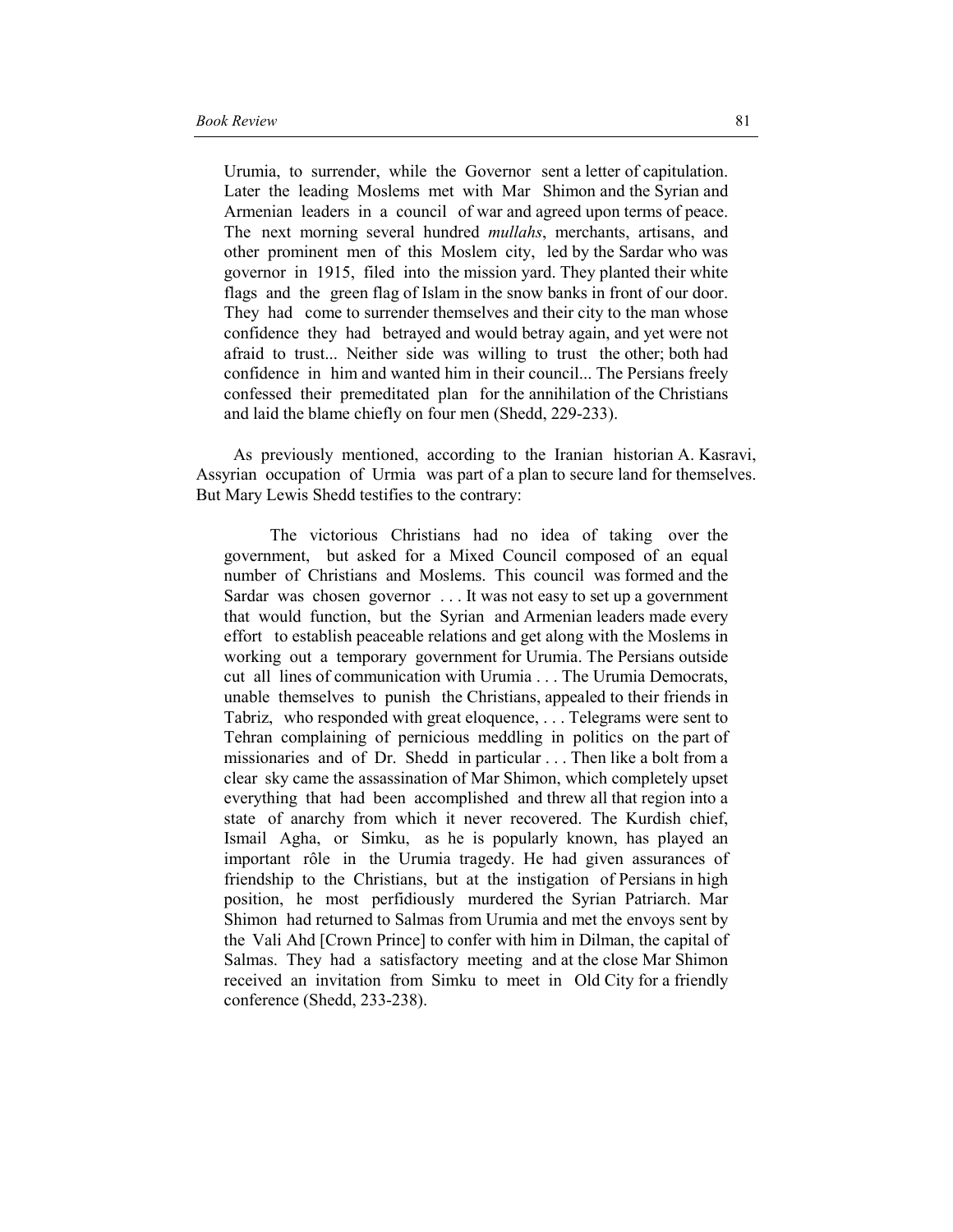Kasravi's account of the same event is:

As we said Mar Shimun was thinking to deceive Simku, [to make an alliance with Kurds to take over those areas]. So he sent him a message to find a place for negotiation. It was decided that in the evening of Saturday, Esfand 25 (March ?), . . . they both come to the Old City (Kohneh Shahr), and in a house there, they sit and talk"(Kasravi, *Eighteen Years History*, 726).

But Mary Lewis Shedd testifies that it was Simku who "had given assurances of friendship to the Christians", and he was the one who invited Mar Shimun to meet him in the Old City.

The second phase of the tragic history of Assyrians in Urmia began with the flight of July 31, 1918.

On July 8, a British airplane landed in Urmia to deliver the message that they would send a squadron to meet the Assyrian-Armenian force in Sain Kala in two weeks. The British would then provide the force with rapid-firing guns, ammunition, money, and British officers. In the words of the biographer:

That meant they would reach Urmia in three weeks . . . The army began making preparations to meet the British with true Oriental lack of haste and efficiency . . . They started late, a thousand men under Agha Petros... reached Sain Kala several days behind the schedule, to find the British squadron had withdrawn. There was consequently a delay of several days before they all joined up at Sain Kala. In the mean time affairs in Urmia were not going well. The force that remained could not hold back the Turks who were pressing from the north; flight was imminent (Shedd, 254).

The flight that began in Urmia, ended in the Baquba camp north-east of Baghdad. Dr. Shedd and his wife, Mary Lewis Shedd, were with the Assyrians in this flight, and when they had reached Sain Kala, Dr. Shedd died of cholera and was buried somewhere there. His body was later recovered by his wife and buried in the Christian cemetery in Tabriz, more precisely in Leylava. Dr. Shedd had remained loyal to his mission to help the victimized Assyrians until the end. According to Mary Lewis Shedd, he once remarked:

 that it would have been a sad commentary on us as missionaries if we had been so protected as to escape a share in the sickness, suffering and death that came to the people whom we served (Shedd, 178).

After the Christians were gone and peace was restored, there were still a few hundred Assyrians (mostly orphans, the elderly, and the sick) left in the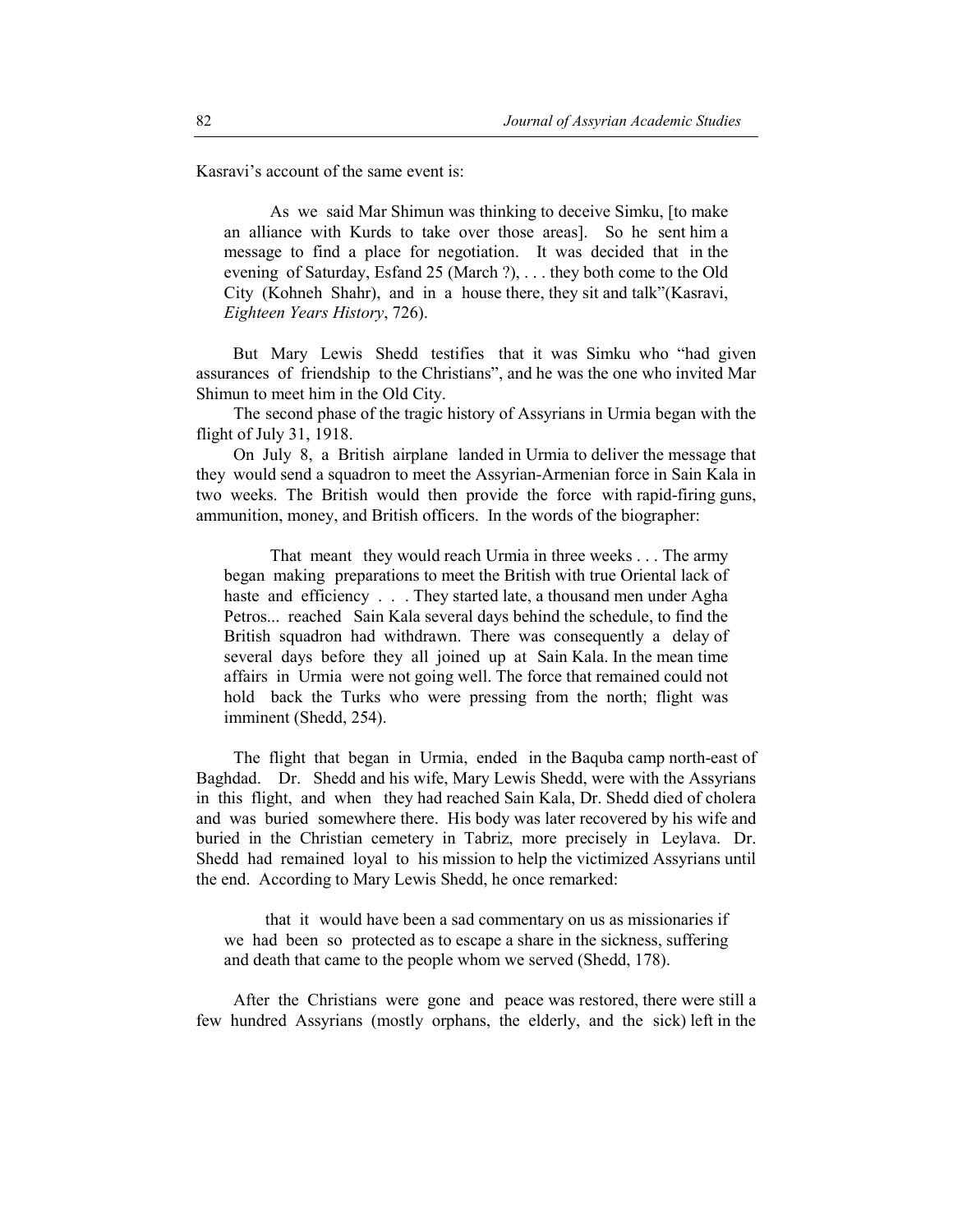abandoned American mission yard. But even they were not spared. Mary Lewis Shedd describes the massacre that ensued:

Thinking the dangers past, Dr. Packard and his family returned to Urumia in May [1918] and the rest of Urumia missionaries then in Tabriz were preparing to do so, when the final blow came. Persians and Kurds were fighting in Urumia. On May 24, after driving the Kurds from the city, the Persians entered the American Mission Compound and fell upon the Christians who for eight months had practically been their prisoners. About two hundred fifty were killed, a hundred more wounded, and scores most brutally treated. (Shedd, 274)

How is Iranian history explaining this? Kasravi offers the following:

Because the people of Urmia thought these aggressions and the last disturbances [by Kurds] were Dr. Packard's provocation and his monetary help to Kurds had left deep impressions in their hearts, on 27 Shaaban 1337 some of the armed men, after defeating the Kurds and without government knowledge, attacked the American building, broke the door and entered it assaulting and killing the men and women that were being kept there. Hakim Saheb (Dr. Packard) himself was rescued with difficulty by some wise men and turned over to the government (Kasravi, *Eighteen years History*, 838).

This passage makes one wonder. If the people believed Dr. Packard was the instigator, then why the defenseless Christians were massacred and Dr. Packard was rescued?

### **ANALYSIS**

Foreign powers operating in Iran, Turkey, and Mesopotamia, had their own agenda. They were out to secure their own interests. It is up to the people to be vigilant and avoid being used and manipulated by them. The Assyrians, a people persecuted, humiliated and massacred during the centuries, would, naturally, hope for a liberator.

 In the plain of Urmia, too, as described in the biography of Dr. Shedd the Assyrian Christians, who for so long suffered under the oppression of the Moslems, saw in the Russian Mission the herald of Russian political influence under which they hoped to find deliverance from their intolerable position as subject races. The massacres of Christians in Turkey brought terror and panic to the hearts of Persian Christians and they thought to find refuge under the shadow of the Russian Church. The strongest pressure was brought to bear upon them [by the Russian Missionaries] and the wildest hopes were indulged in. All sorts of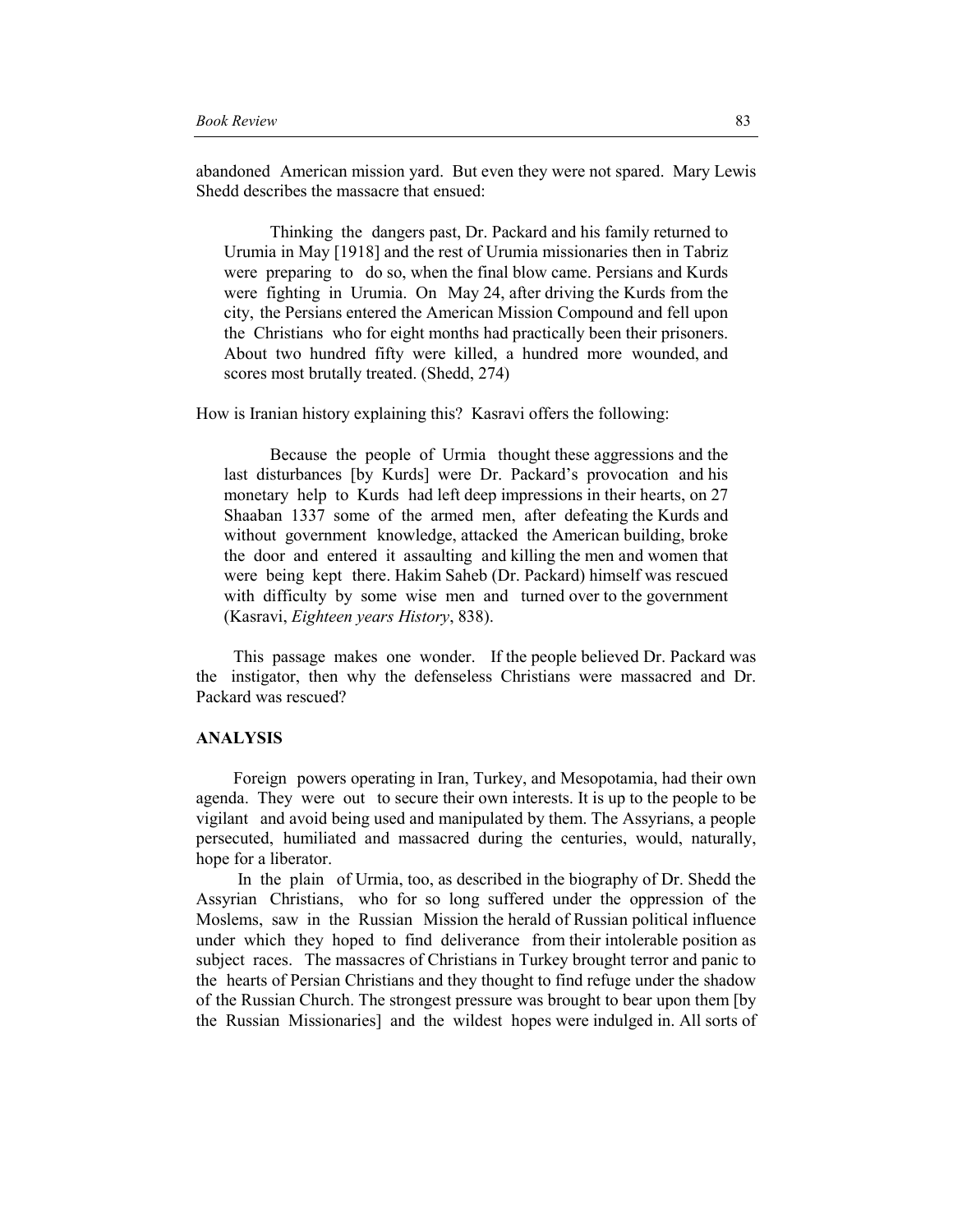reports were circulated and the people believed that the time of their deliverance was at hand and that at last they would be free from Moslem oppression and secure themselves a position of influence. This movement was under the distinct patronage of the Czar, and while on the surface it appeared to be religious, it was purely political and aroused strong Persian feeling against the Christian s (pp. 65- 66).

To sum up, the European powers, in competition with each other, decide to use every means they can find to protect or extend their zones of influence in Asia. They contact the small Assyrian community, both in Iran and Turkey, thus sowing seeds of suspicion in the minds of their Moslem neighbors. They utilized this small community to fight for them, who, in the process, ended up fighting its own Moslem neighbors in self-defense. Both Assyrians and their Moslem neighbors in Iran were victims of imperialistic greed, and were emboldened by the weakness of the Iranian Government unable to maintain its neutrality and protect its people.

The work of the missionaries, French, American, Russian and German, was a two sided coin. It educated the Assyrians, built schools, colleges, hospital and presses printing in the Assyrian language, while at the same time subdividing the Assyrian community into so many denominations. Each mission preached its truth, and the Assyrian people became divided into so many truths, more of a quilt than a unified people. As mentioned above, the presence of missionaries created suspicion in the Moslem population. But as the efforts of the missionaries were bearing fruit and the Assyrians were becoming more educated and more prosperous, it created jealousy in the hearts of their Moslem neighbors. And jealousy often interacts with hatred. In Dr. Shedd's words:

Two causes that operated most widely were jealousy at the prosperity of the Christians and resentment at what was felt to be their self-assertiveness. The roots of both of these are religious. Christianity under any handicap is economically superior to Islam, largely because of the stability it gives to the marriage relation. Consequently, it has been universally true that the Christian villages have been conspicuous for their better buildings, larger wealth, greater comfort and profusion of household goods. The changes of the past two generations have rapidly increased this discrepancy, because the Christians have been more ready to profit by closer relations with the west. Emigration to America and consequently the flow of money from America hastened the change. In education and morality the Christians have been raised to a higher level by missionary work and this has reacted on social conditions.

Jealous resentment at the prosperity of Christians, has been sharpened by foolish acts of the Christians who took advantage of Russian domination to assert themselves in ways that were often exasperating and unjust. It was felt by men who were otherwise well disposed, for it is inbred and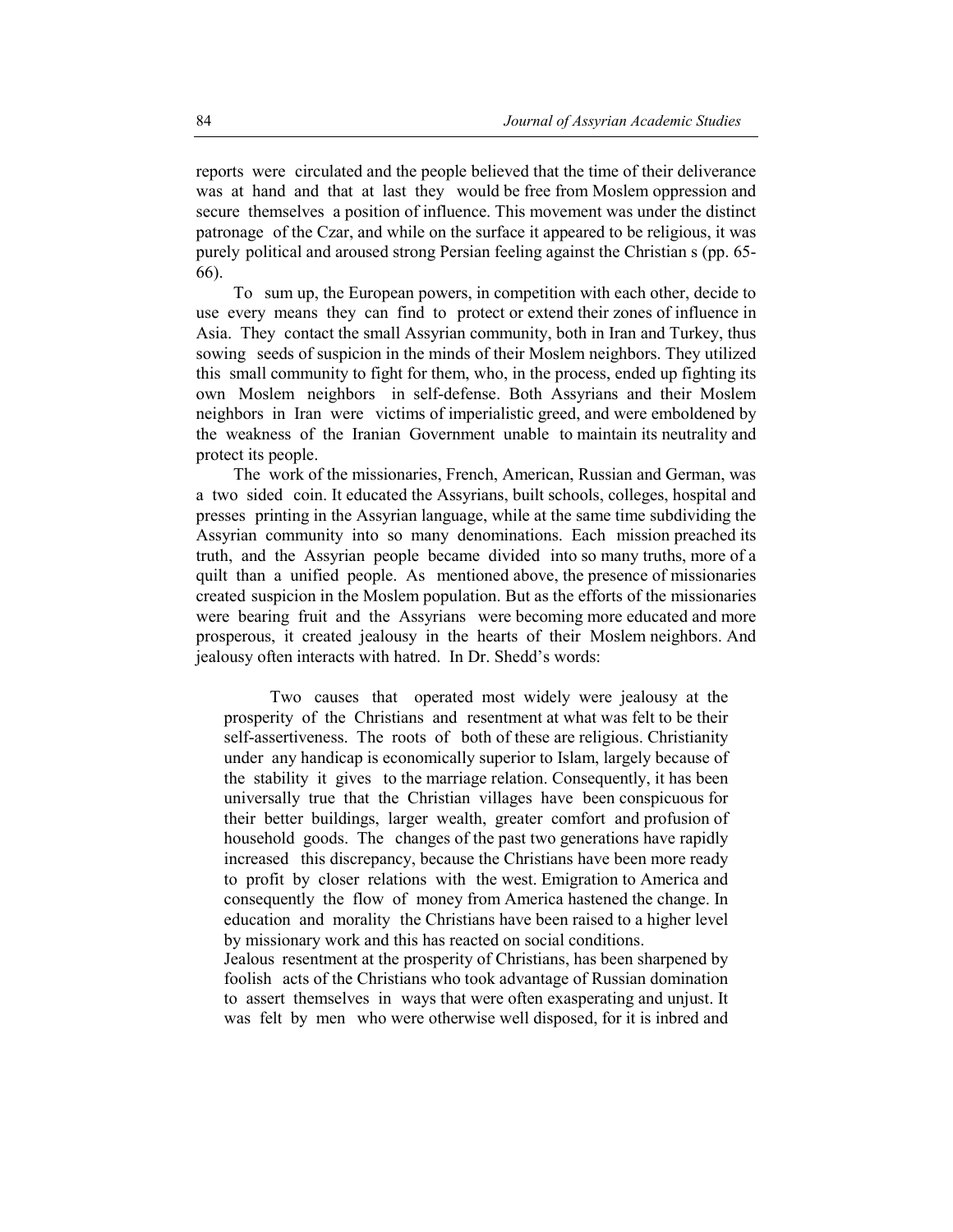inherited. Islam tolerates Christians, if they will keep their place. That place is not one of equality (Shedd, 194-195).

If the Great War had not happened, the presence of the missionaries alone would not have resulted in massacres and killings. Even with the occurrence of the Great War, if Iran had a strong government capable of safeguarding its neutrality and maintaining order within its borders, those tragic events would not have happened.

The Measure of a Man is a witness account of the sacrifices, devotion and love of a friend of Assyrians and also of the dark days of their history. It is a book that can fill some hearts with love for the people involved. Of course it is also important to resist the temptation of hating those neighbors of the Assyrians who gave in to their hatred and massacred them, because all were victims in this tragedy of imperialistic madness, and because all have to live together.

It is important to remember this historic fact that Iran did not offer any objection to the return of the Assyrians to Iran.

A harmonious life of Assyrians with their Moslem neighbors would be in keeping with the true spirit of Dr. William Ambrose Shedd's legacy, as expressed by himself:

Beyond immediate events, I believe there is a service to be rendered in making future adjustments more possible by diminishing friction and engendering good feeling (Shedd, 225).

## **Endnotes:**

l

Riots broke out at the turn of the 20th century in protest of the Qajar monarch Naser-od-Din Shah (*Encyclopedia Britannica, CD 98*).

Naser-od-Din Shah was replaced in 1896 by his son Mozaffar-ad-Din Shah, who ruled until 1907. Mozaffar-od-Din Shah, an ineffectual ruler, was forced to convene a national assembly (the Majlis) and to grant a constitution in 1906.

 Mozaffar-od-Din Shah was replaced, in 1907, by his son, Mohammad-Ali Shah. This king, with the aid of Russia, attempted to overthrow the parliament. He was deposed in 1909. Ahmad Shah, the son of Mohammad-Ali Shah, ruled from 1909 until 1925.

 $1$  The roots of European intervention in Iran go back to an earlier century:

By 1779 the Qajars had established their rule, but European politics intervened and seriously affected the future of Iran. The southward extension of the Russian empire toward the North-East threatened Britain's empire in the Indian subcontinent, and these two nationsengaged in trade and diplomatic rivalries in Iran, turning it into a semi-colonial state that was economically controlled by the two European powers.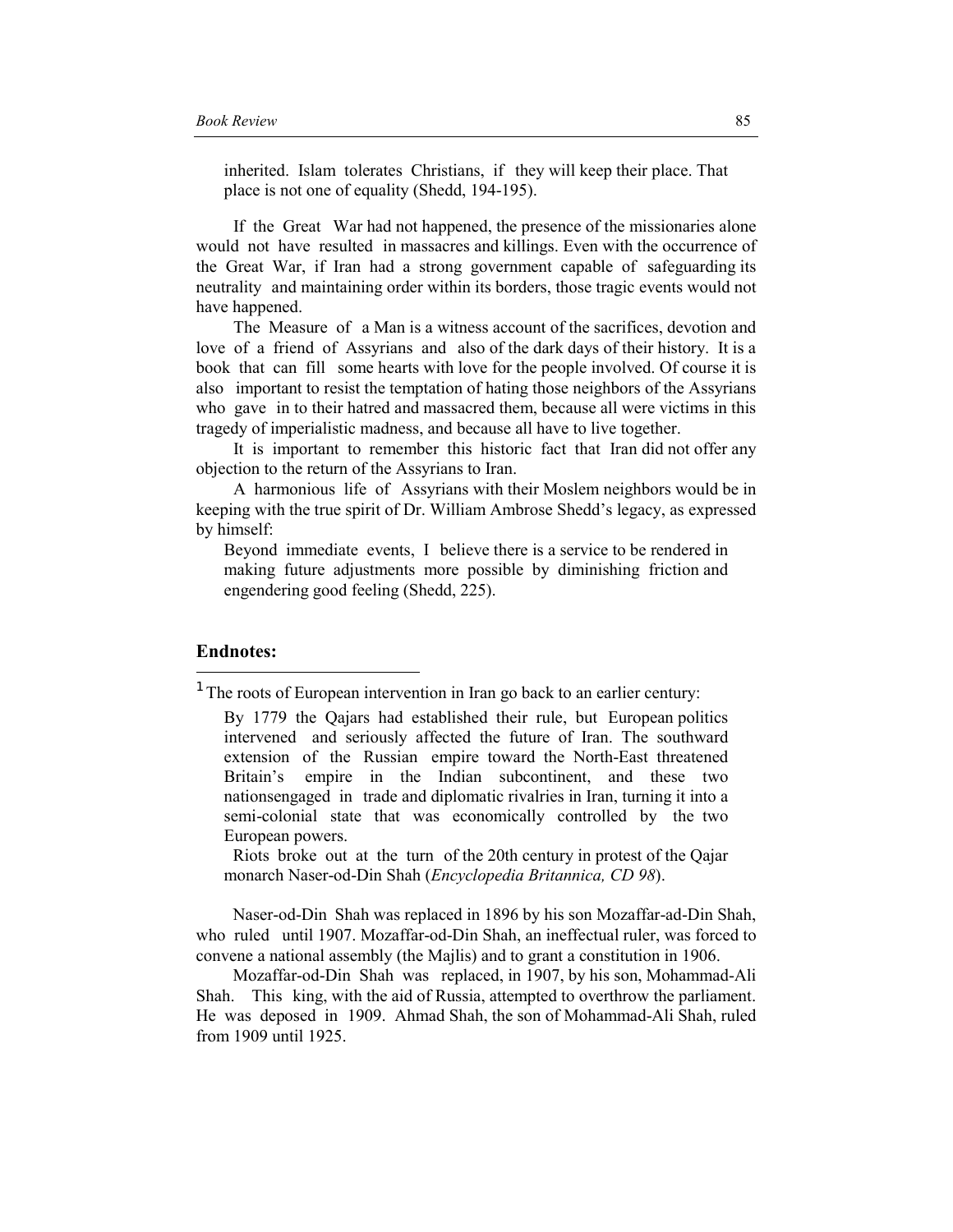$2<sup>2</sup>$  A very important condition that had a direct effect on the events in Iran was the weakness and ineffectiveness of Iran's government.

As we have said, Iran was neutral in this war, and up until four years, more or less, that the war lasted, it remained neutral, but two things were incompatible with this neutrality and were making the work quite difficult. One, the presence of Russians in the northern cities of Iran, which in itself was a breach of neutrality. This it was certain will bring in the Ottomans, especially with the plan that the Germans had for Afghanistan and India of causing revolt there, for which they had to get access through Iran. Second, the unreasonable demands and policing activities of the Russians in collaboration with the British during the last eight years had filled the hearts of Iranians with hatred towards them, and it was most difficult for them to stay quiet in this turbulent world. Especially with the introduction of the Islamic Alliance which made its appearance many years ago and its fame had reached all Iranians, now it had acquired new excitement and was moving the Iranians . . . It is evident that if the government was strong it could have overcome both these problems and carry on with its policy of neutrality, but alas, there was no such government and in such hard times every cabinet that was installed could only last a few months and without accomplishing anything it would fall . . . (Kasravi, *Eighteen years History*, 588-589).

3 For additional information regarding the reasons why local Iranians joined the enemy in attacking their own local Iranians joined the enemy in attacking their own country, the following passage is instructive:

 . . . because the Ottomans were Iran's neighbor from Azarbaijan and Kurdistan all the way to Khuzestan and the Persian Gulf, and everywhere along this frontier they were standing face to face with the Russians and the British who had come to Iran, this was making war inevitable. On the other hand, the Mojahedan [warriors of the holy war] of Tabriz, who in 1911, after the war with Russians had taken refuge in Turkey and most of them were still living there were compelled now to voluntarily attack the Russians (Kasravi, *The Eighteen Years History*, 593).

<sup>4</sup> The roots of the Young Turk revolution are also found in the events of the previous century. background information follows:

Selim III (1789-1807) decided that it was essential to raise Turkey to the level of other civilized states, particularly in the military field. He had to overcome the

 $\overline{\phantom{a}}$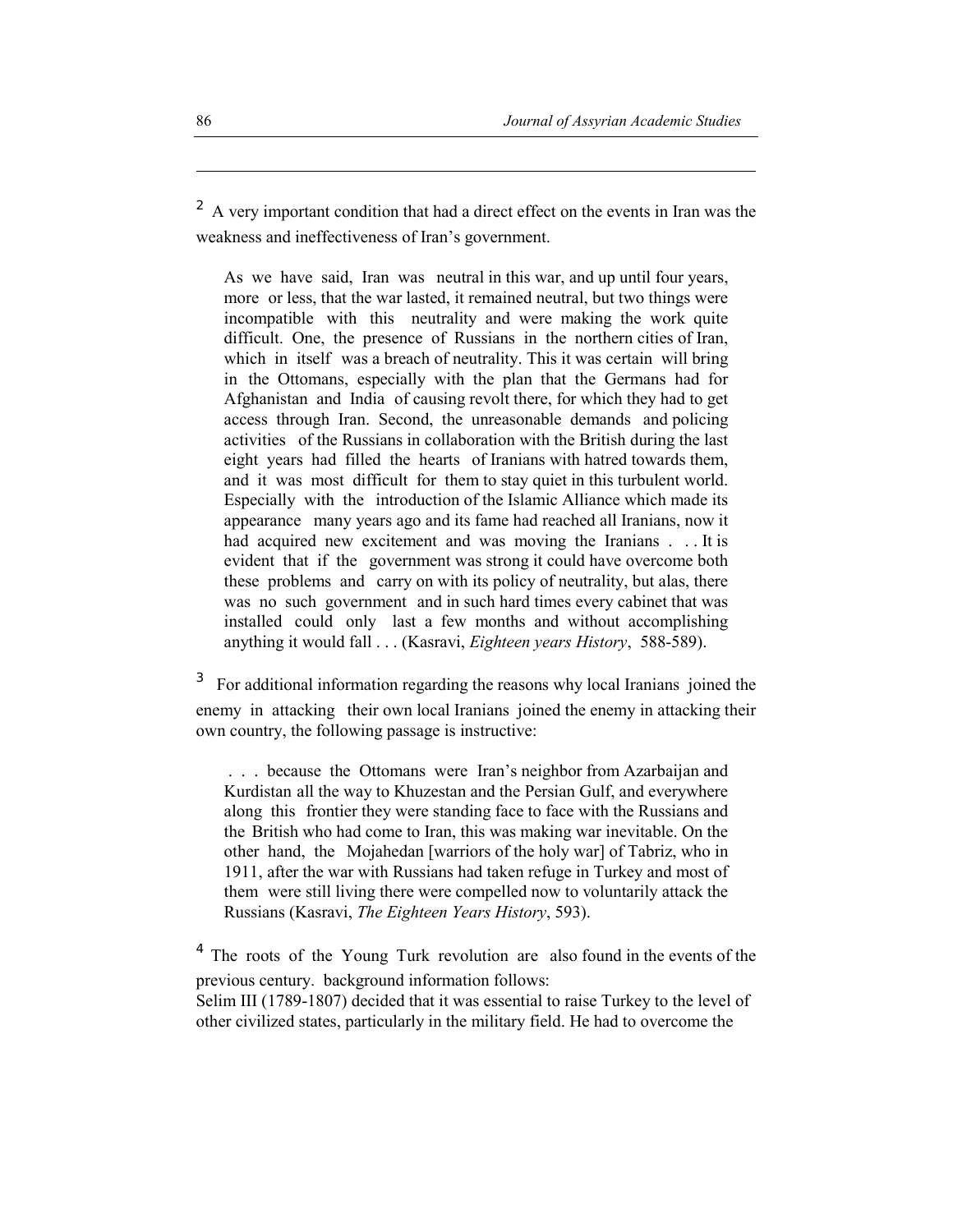$\overline{\phantom{a}}$ 

weighty opposition of nearly 400,000 Janissaries [member of an elite corps in the standing army of the Ottoman Empire from the late  $14<sup>th</sup>$  century to 1826. Originally staffed by Christian youths from the Balkan provinces who were converted to Islam, [See The Encyc. Britannica CD 98], the college of the ulama [Theologians, clerics] and a host of dervishes [Sufi; Muslim Mystic]. This was a gigantic task attempted by Selim III. He failed. Mahmud II (1808-1839), the successor of Selim III, used a method that may appear barbarous but it was effective: All the Janissaries were massacred. On their disappearance an army on the European model was formed. It was during the reign of Mahmud II that the traditional costume was exchanged for European garb and the Turks adopted the fez.

Under Abdul-Mejid (1839-1861) the "hatt" [imperial charter] of Gül-Hane, promulgated on November  $3<sup>rd</sup>$  1839, announced that all Ottoman subjects were equal whatever their religion or nationality. Insurrections and palace revolts exhausted the empire, contributing to make it the "sick man of Europe," once more arousing the "Eastern Question."

These risings began in the reign of Selim III and continued throughout the first part of the  $19<sup>th</sup>$  century. Turkey exhausted herself in internal conflicts (Ottin, 270-272)*.*

During the reign of Sultan Abdül-Hamid:

A group of Turks, young men for the most part [mostly army officers], had founded a secret organization, the Committee for Union and Progress... These ardent patriots were exasperated by the policy of the Sultan and Western high-handedness. The revolution was unleashed by two officers, Major Naizi and Vice-Major Enver. The Sultan, seeing that the army refused to obey him, resigned himself to re-establishing the constitution of 1876. In 1909 Sultan Abdül-Hamid ordered his troops to march on the parliament and force the resignation of the Prime Minister and the President of the Chamber. When the news reached Salonika, Mahmud Shevket Pasha, a keen officer, sincerely attached to the Constitution, decided to march on the capital with his troops.

On April  $24<sup>th</sup>$  the Constitutional Army took possession of the city. Three days later the two chambers announced the deposition of Sultan Abdül-Hamid and proclaimed in his place his brother, Prince Reshad, who took the name of Mehmed V. The new sovereign, a man of sixtyfive, of a good and gentle, but weak disposition, gave a free hand to the Committee of Union and Progress, which became ultra-nationalistic and authoritarian. The Young Turks wanted to establish unity on the sole base of the Turkish nation, in other words on the least developed elements of the nation, rejecting the non-Moslem minorities, Bulgarians, Greeks and Armenians, etc., by vexatious measures (Ottin, 288).